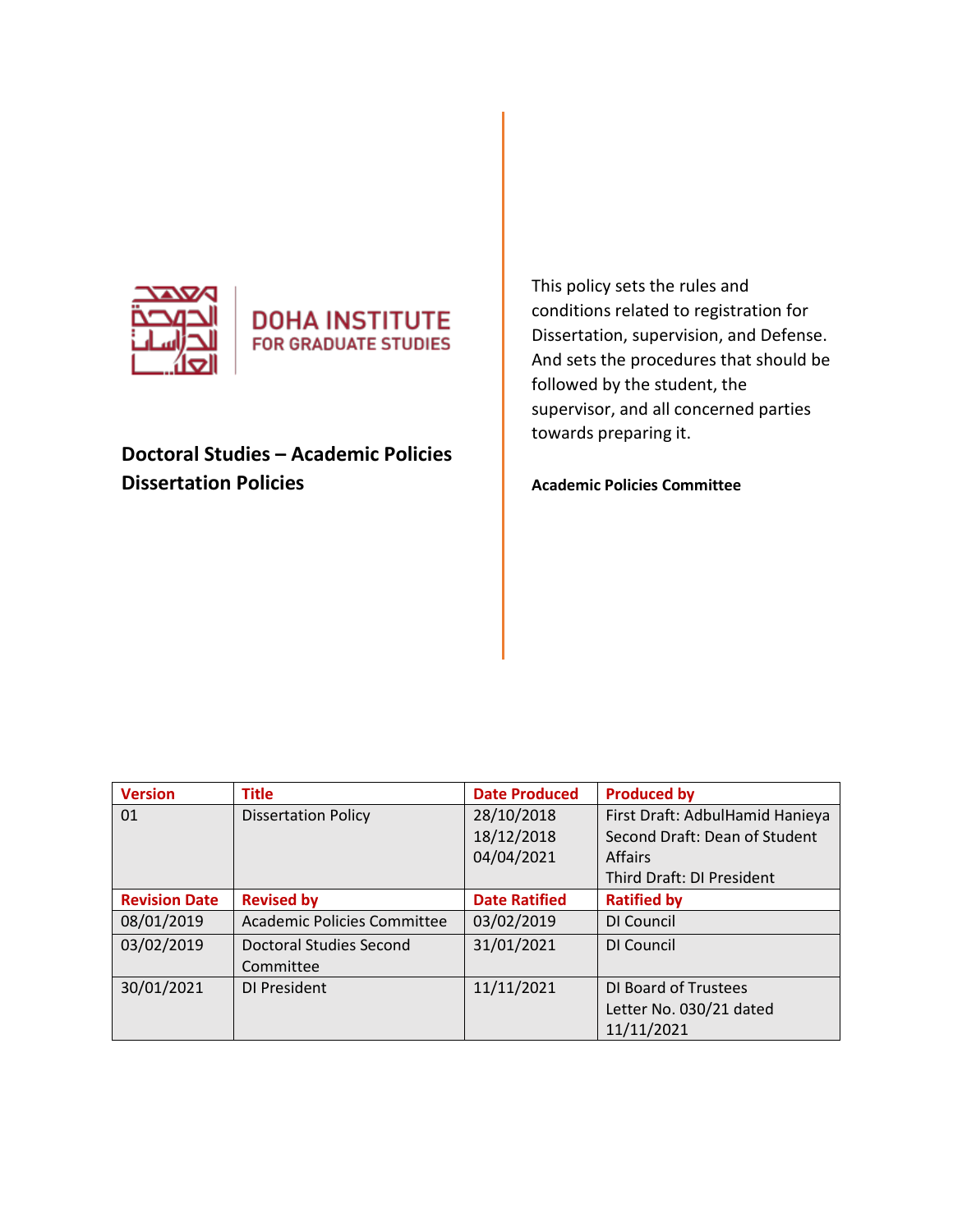# **Doctoral Studies – Academic Policies Dissertation Policy**

This policy sets the rules and conditions related to registration for Dissertation, supervision, and Defense. And sets the procedures that should be followed by the student, the supervisor, and all concerned parties towards preparing it.

# **Conditions of registration for the dissertation**

- 1) Completing all the courses programmed in the study plan for the first two semesters, completing the prospectus in the third and fourth semesters and passing the comprehensive exam.
- 2) Submitting a full proposal for the dissertation of about 5,000 words, in which the candidate identifies the questions, and hypotheses of the research, as well as the methodology. The proposal also includes the approach that will be followed in the analysis with an explanation of the necessary elements that enable the evaluation of the promised cognitive approach for the completion of the dissertation. The proposal also allows for evaluating the suitability of the approach and the research methodology to answer the raised questions. The proposal should also include a list of basic sources and references related to the research.
- 3) The student should take into account the requirements of any fieldwork or research funding while developing the proposal, for it must include a plan and timetable so as to obtain the necessary approvals, such as obtaining licenses related to conducting research on human subjects.
- 4) The proposal gets submitted to the supervisor, and after his approval, the Doctoral Studies Board is notified in order to direct the registration department to complete the registration procedures.

# **Appointment of the supervisor:**

- The Doctoral Studies Board appoints a supervisor for the student by the end of the first year, taking into consideration the student's initial proposal and his/her proposed names for a supervisor. The supervisor is primarily responsible for the supervision tasks stipulated in the policies and the framework document for doctoral studies, until the dissertation's final submission date.
- The supervisor is selected from a list provided by the programs and the Deanship of the College to the Doctoral Studies Board, with a suggestion of a supervisor to the candidate based on the following criteria:
	- a- The supervisor shall be a member of the Institute's academic staff (professor or associate professor).
	- b- The supervisor must be an active researcher and have a demonstrated expertise in the research field.
	- c- The supervisor must have suitable teaching expertise, especially in academic supervision.
- The supervisor, the academic advisor and a third member appointed by The Doctoral Studies Board in consultation with programs and schools, after one month of appointing the supervisor, shall become a supervisory committee that will support the student during the second and third phases of the doctoral studies., provided that this does not affect the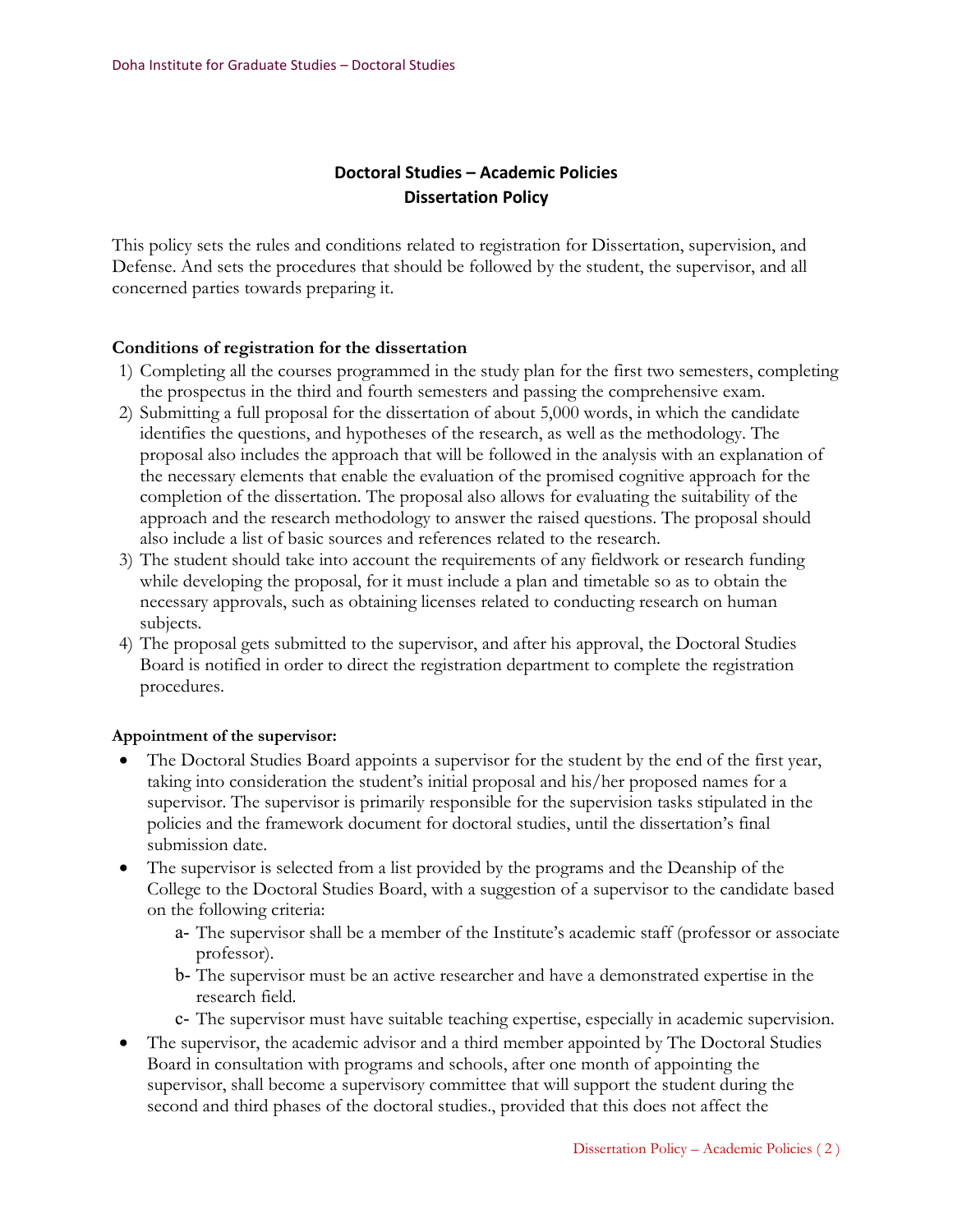responsibilities of the supervisor, who will be leading the team, and will assume all administrative responsibilities related to the dissertation as per the current policy. The third member of this committee can be either from inside or outside the program, and shall be of the academic rank of associate professor, or higher.

• In cases where there is a joint supervision with a professor from outside the DI, the policies shall define the guidelines of his/her supervision.

# **Registration Renewal:**

Dissertation registration is renewed every semester according to the conditions stipulated in the Registration Policy.

# **Responsibilities of the Supervisor:**

Generally, the responsibilities of a supervisor are to guide the Ph.D. candidate to complete the research within the agreed time frame. These responsibilities include:

- Guiding the student during the prospectus phase, including supervising activities like seminars and research outputs.
- Helping the student in the preparation for the comprehensive exam which is to be held by the end of the prospectus phase.
- Participating in the comprehensive exam committee.
- Evaluating the dissertation preparation stages, providing continuous advice and submitting periodic reports on the student's performance in accordance with the policies of doctoral studies, and following up the administrative procedures related to the dissertation.
- Participating in nominating potential examiners and recommending their appointment to the Director of the Doctoral Studies Board, who will determine the final list of examiners for the dissertation.

# **Responsibilities of the Candidate:**

The candidate's main responsibility is to develop and write the dissertation; this requires the gradual development of skills, competence, and mastery in his/her field of research. The student, independently, should bear the responsibility of preparing the dissertation, under the guidance of the supervisor in a manner that ensures his/her development and intellectual and cognitive independence.

The specific responsibilities of Ph.D. candidates are as follows:

- to plan and carry out the research based on the agreed suggestions and advise from the supervisor through periodic and consistent communication.
- to commit to the regulations and policies of doctoral studies, especially the Academic Conduct and Integrity Policy.
- $\bullet$  to plan the fieldwork (if any), obtain the licenses and fulfill the requirements in a timely manner
- to fulfill the required tasks as part of the scholarship's conditions, either in the fields of studies, teaching or any other academic field.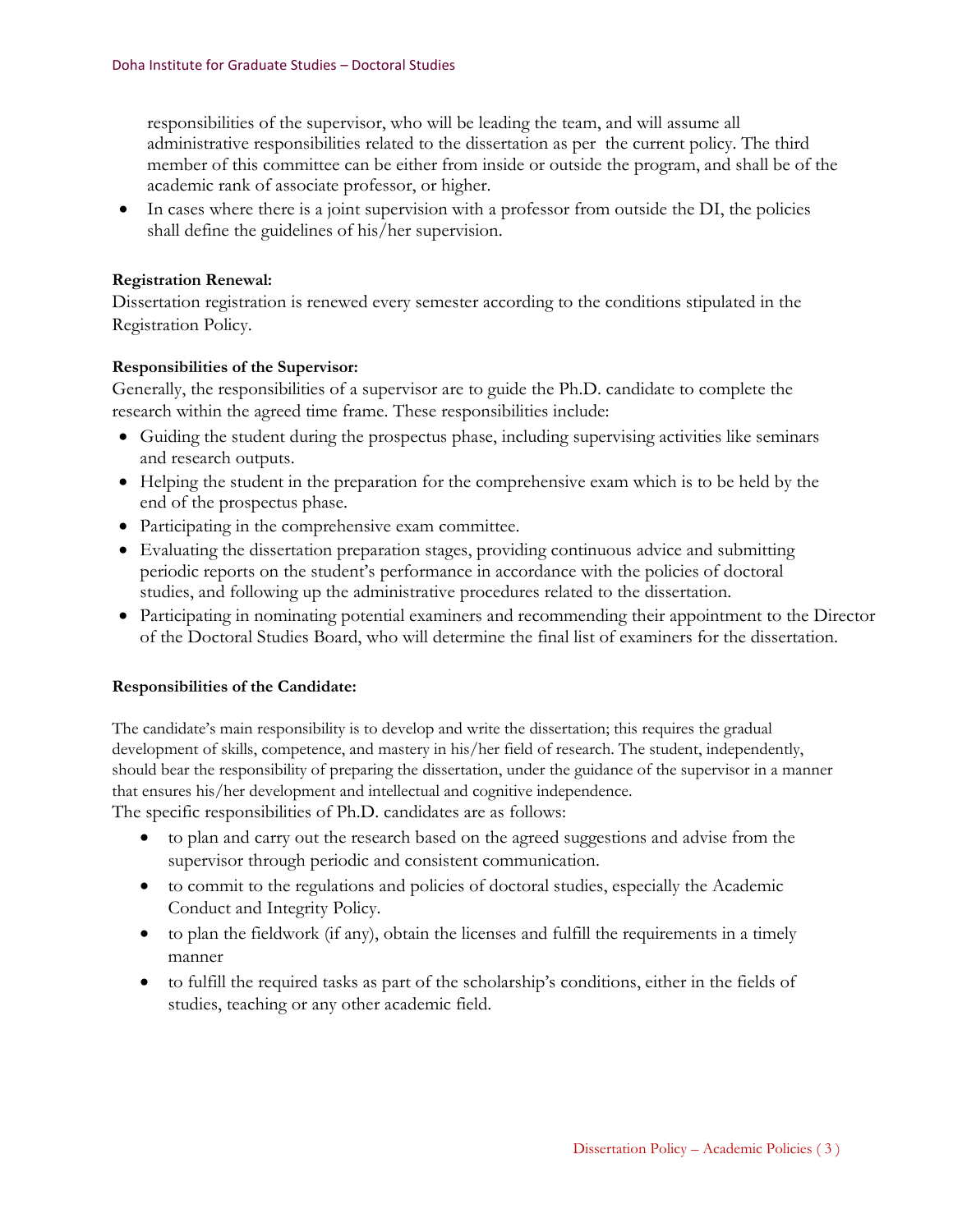## **Candidate's Periodic Assessment Phases:**

The candidate is required to provide the supervisor with a periodic progress report on their dissertation. The supervisor is required to comment on the progress of the candidate and to submit the report to the Doctoral Studies Board to make the right decision, if a decision needs to be made.

## **Changing a Supervisor:**

A candidate may submit a reasoned request to the Doctoral Studies Board starting from the beginning of the third semester after admission to change the supervisor. The Board's decision then is final.

#### **Dissertation submission and defense:**

### **Deadliness of dissertation submission for defense:**

A candidate may submit the dissertation for defense starting from the start of the third semester after the dissertation registration, till the end of the third year, unless a reasoned request is provided to delay the defense along with the approvals of the supervisor and the Doctorate studies Board. The delay must not exceed one semester.

#### **Dissertation Requirements:**

The student is required to adhere to the following dissertation specifications

# **\*Language of the Dissertation**

- The dissertation is to be submitted in Arabic; however, it can be submitted in English provided that the approvals of the supervisor and the Director of Doctoral Studies Board are obtained. These approvals can be obtained at any stage of the dissertation registration.

# **\*Size**

- The dissertation must be between 30,000 and 100,000 words, according to the Doctoral Studies Framework Document and to what is determined by the supervisor approved by the Doctoral Studies Board.
- References, footnotes, table of contents and appendices are not included in the word count.
- The total word counts of the dissertation, as well as the direct quotation, must be included in the submission of the dissertation.

## **\*Quotation:**

- Direct quotations from other works may not exceed 10% of the dissertation word count.
- Upon submission, the student must sign a declaration to acknowledge that the dissertation has been composed solely by him/herself, in conformity to the Academic Conduct and Integrity Policy, and must identify the previously published parts.

## **\*Layout Requirements**

- The dissertation must be subject to the coordination and editing guidelines set by the Doctoral Studies Board.
- An abstract must be attached in both Arabic and English (in 400 words each) with the key words attached.
- In case of submitting an English dissertation, an Arabic abstract of 3,000 words must be prepared.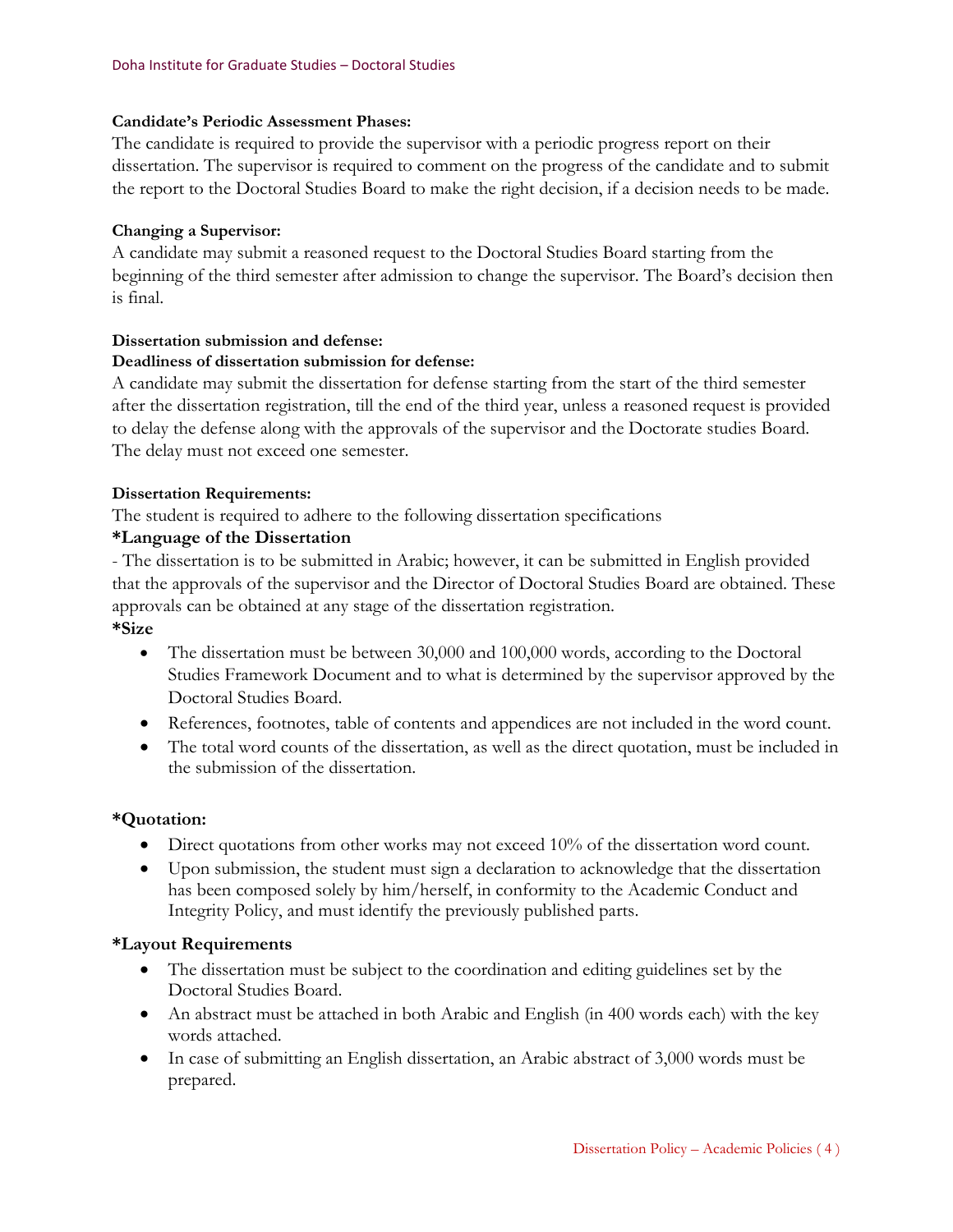• The dissertation shall be attached to the specified form, signed by the supervisor confirming the suitability of the dissertation for submission.

# **Submission of Dissertation:**

After fulfilling the conditions mentioned above, the candidate submits the final draft of the dissertation in five copies, in addition to Doctoral Studies Board's designated form. The five copies are delivered to the office of the Director of Doctoral Studies Board, along with an electronic copy.

# **Defense Committee:**

- The committee consists of five members, headed by the Director of the Board for Doctoral Studies (or one of the members of the Board appointed by the Director), as a non-voting member, in addition to the supervisor, academic advisor as a non-voting member and the third member in the supervisory committee as an internal examiner. In addition, an external examiner, at the rank of associate professor or higher will be appointed by the Doctoral Studies Board (which means that the voting members are only the supervisor, the internal and external examiners).
- By the end of the first year of the dissertation phase, the supervisor shall nominate the external examiner to the Doctoral Studies Board in consultation with the relevant program.

# **Deadline of Defense:**

Typically, the defense is to be held no later than three months after the final submission date.

## **Defense:**

- Both the external and internal examiners shall prepare and send separate reports on the dissertation to the Director of the Doctoral Studies Board. These reports are exchanged between the two examiners and distributed to the rest of the committee members on the day of the defense.
- After the conclusion of the defense, the committee prepares one detailed report that reflects the various views on the dissertation, and includes a specific recommendation, and submits this report to the Doctoral Studies Board.
- The recommendation is one of the options below:
	- o Accepted with no corrections.
	- o Accepted with minor corrections.
	- o Extensive revision required.
	- o Not accepted/failed.

## **Results:**

• The Director of the Doctoral Studies Board presents the results to the Doctoral Studies Board to approve it, and then sends a letter to the candidate to officially announce the result. In case the dissertation needs minor corrections, the student is given a three-month period to make them, after which he/she re-submits the dissertation, and it is accepted after the internal examiner approves the corrections.